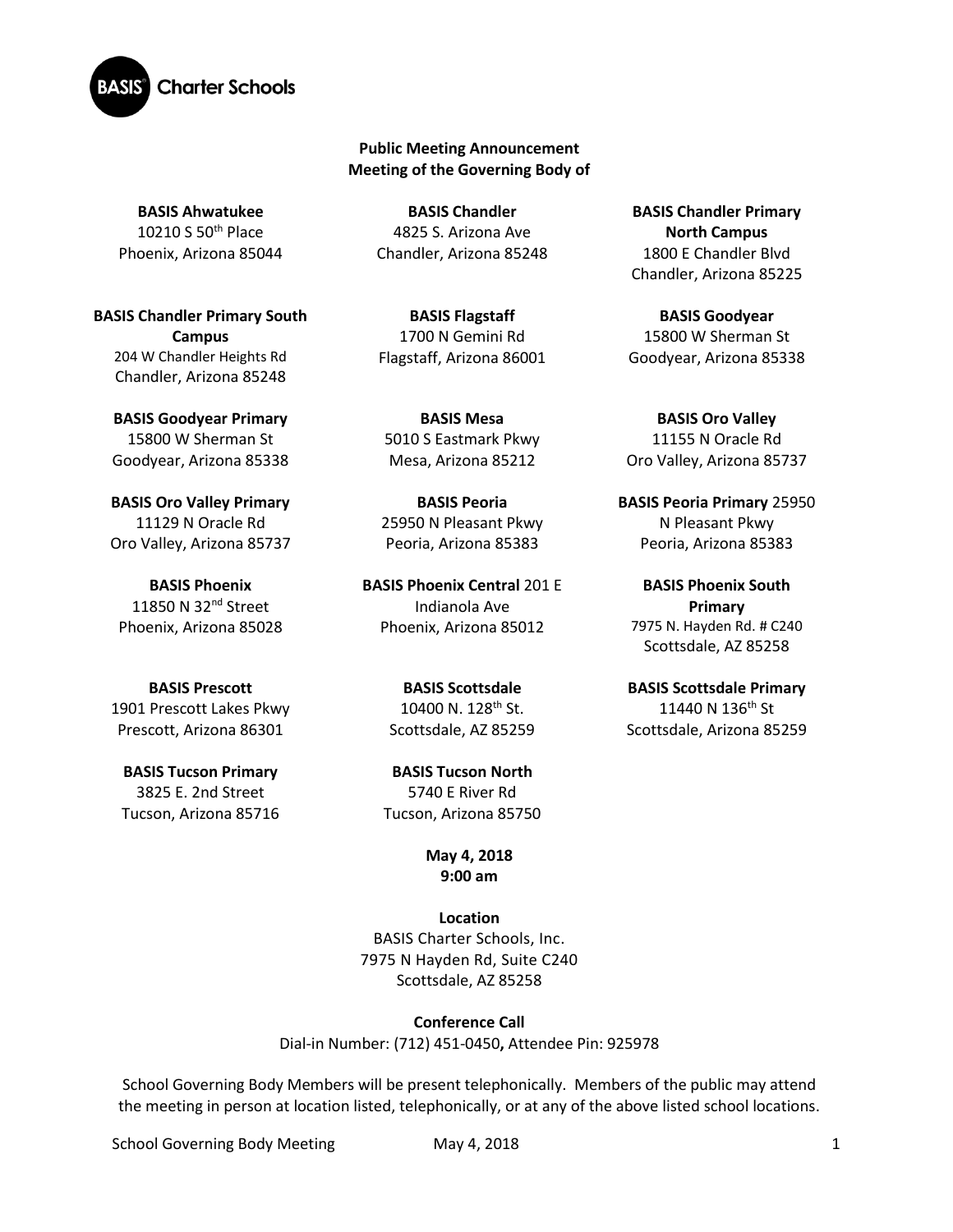

1. Call to Order

## **Agenda**

- 2. Call to the Public
- 3. Review and possible action to ratify the Minutes of the **July 26, 2017** meeting of the BASIS Ahwatukee, BASIS Chandler, BASIS Chandler Primary North Campus, BASIS Chandler Primary South Campus, BASIS Goodyear, BASIS Goodyear Primary, BASIS Flagstaff, BASIS Mesa, BASIS Oro Valley, BASIS Oro Valley Primary, BASIS Peoria, BASIS Peoria Primary, BASIS Phoenix, BASIS Phoenix Central, BASIS Phoenix South Primary, BASIS Prescott, BASIS Scottsdale, BASIS Scottsdale Primary, BASIS Tucson Primary, and BASIS Tucson North School Governing Bodies.
- 4. Review, discussion, and possible action to approve **Resolution SGB18-33** to adopt the Revised FY2018 Budget for BASIS Ahwatukee.
- 5. Review, discussion, and possible action to approve **Resolution SGB18-34** to adopt the Revised FY2018 Budget for BASIS Chandler.
- 6. Review, discussion, and possible action to approve **Resolution SGB18-35** to adopt the Revised FY2018 Budget for BASIS Chandler Primary North Campus.
- 7. Review, discussion, and possible action to approve **Resolution SGB18-36** to adopt the Revised FY2018 Budget for BASIS Chandler Primary South Campus.
- 8. Review, discussion, and possible action to approve **Resolution SGB18-37** to adopt the Revised FY2018 Budget for BASIS Goodyear.
- 9. Review, discussion, and possible action to approve **Resolution SGB18-38** to adopt the Revised FY2018 Budget for BASIS Goodyear Primary.
- 10. Review, discussion, and possible action to approve **Resolution SGB18-39** to adopt the Revised FY2018 Budget for BASIS Flagstaff.
- 11. Review, discussion, and possible action to approve **Resolution SGB18-40** to adopt the Revised FY2018 Budget for BASIS Mesa.
- 12. Review, discussion, and possible action to approve **Resolution SGB18-41** to adopt the Revised FY2018 Budget for BASIS Oro Valley.
- 13. Review, discussion, and possible action to approve **Resolution SGB18-42** to adopt the Revised FY2018 Budget for BASIS Oro Valley Primary.